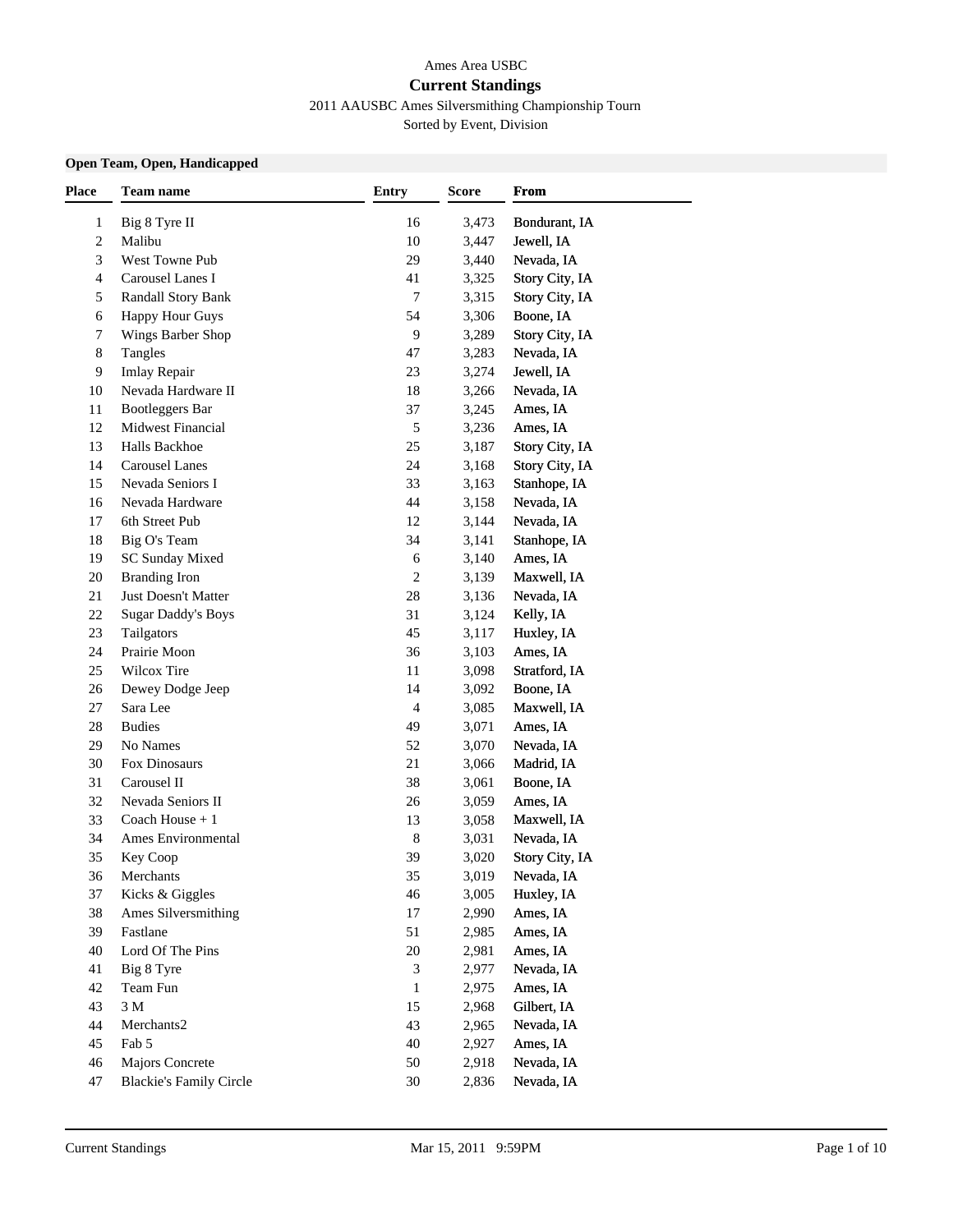#### **Women's Team, Women's, Handicapped**

| Team name                  | Entry | <b>Score</b> | From                  |
|----------------------------|-------|--------------|-----------------------|
| Campus Bookstore           | 27    | 2.686        | Ames, IA              |
| <b>Corbin Construction</b> | 19    | 2.578        | Nevada, IA            |
| Big 8 Tyre 3               | 32    | 2.570        | Nevada, IA            |
| <b>Country Walkers</b>     | 53    | 2,475        | <b>Story City, IA</b> |
| Nevada Seniors-Women       | 42    | 2.404        | Huxley, IA            |
|                            |       |              |                       |

The lowest score to cash is 2,578.

#### **Open Doubles, Open Doubles, Handicapped**

| Place          | Team name                                 | <b>Entry</b> | <b>Score</b> | From           |
|----------------|-------------------------------------------|--------------|--------------|----------------|
| 1              | Hodnefield, Isaac D / Howard, Brian L     | 10           | 1,526        | Jewell, IA     |
| $\sqrt{2}$     | Huntrods, Stanley F / Port, Gordon L      | 35           | 1,453        | Nevada, IA     |
| 3              | Hoefer, Mark A / Paulsen, Darrell E       | 41           | 1,443        | Story City, IA |
| $\overline{4}$ | Prescott, Jarad W / Crouse, Lowell D      | $\sqrt{2}$   | 1,432        | Maxwell, IA    |
| $\sqrt{5}$     | Wing, Jon H / Anderson, Scott R           | 9            | 1,428        | Story City, IA |
| 6              | Marget, David R / Morgan, Michael L       | $21\,$       | 1,407        | Madrid, IA     |
| 6              | Tibben, Brian A / Sorem, Ronald J         | $\,8\,$      | 1,407        | Nevada, IA     |
| 8              | Eickert, V Herman, Jr / Dunkin, John<br>W | 14           | 1,404        | Boone, IA      |
| 9              | Hathaway, Mike R / Dobson, Chad V         | 3            | 1,403        | Nevada, IA     |
| 9              | Kieffer, Ryan A / Emery, Austin J         | 15           | 1,403        | Gilbert, IA    |
| 9              | Lawrence, Scott M / Youngberg, Gary<br>L  | 17           | 1,403        | Ames, IA       |
| 12             | Garrey, Jack E / Ring, Dan E              | 29           | 1,393        | Nevada, IA     |
| 13             | Hawkins, Keith L / Snodgrass, Joshua<br>М | 8            | 1,383        | Nevada, IA     |
| 13             | Otto, Duane D / Huntrods, Steven T        | 35           | 1,383        | Nevada, IA     |
| 15             | Earles, Jeremy W / Earles, Robert F       | 14           | 1,374        | Boone, IA      |
| 16             | Sires, Caleb J / Whitefield, Jeff W       | 15           | 1,371        | Gilbert, IA    |
| 17             | McPartland, Kelly J / Mc Devitt, Dan      | 50           | 1,370        | Nevada, IA     |
|                | L                                         |              |              |                |
| 18             | Sewald, Kimberly M / Gray, Timothy<br>A   | 36           | 1,367        | Ames, IA       |
| 19             | Kock, Mike C / Glick, R. Allen            | 31           | 1,364        | Kelly, IA      |
| 20             | Siedelmann, Nick S / Swanson, Mark        | 17           | 1,360        | Ames, IA       |
|                | A                                         |              |              |                |
| 21             | Stark, Matt D / Dutton, Bret M            | 12           | 1,352        | Nevada, IA     |
| 22             | Mikkelsen, Jason E / Hall, David A        | $\mathbf{1}$ | 1,338        | Ames, IA       |
| $23\,$         | Crouse, Justin D / Elliott, Craig S       | $\sqrt{2}$   | 1,333        | Maxwell, IA    |
| 24             | Hetland, Randy M / Cavan, Lom             | $10\,$       | 1,330        | Jewell, IA     |
| 25             | Devore, Cheryl / Miller, Michael D        | 52           | 1,327        | Nevada, IA     |
| 26             | Pospisal, Andrew L / Bauge, Jason A       | 31           | 1,325        | Kelly, IA      |
| 27             | Carsrud, Bryan / Knop, Chad A             | $\sqrt{3}$   | 1,322        | Nevada, IA     |
| 28             | Beck, Cody A / Beck, Allen E              | 39           | 1,318        | Story City, IA |
| 29             | Everett, Jerry J / Thomas, Chip           | 37           | 1,316        | Ames, IA       |
| 29             | Meller, Edward / Bowlin, Gabe J           | 33           | 1,316        | Stanhope, IA   |
| 31             | Tscherter, Scott / Ruopp, Greg R          | 3            | 1,312        | Nevada, IA     |
| 32             | Heeren, Jeff A / Hodnefield, Dan W        | $10\,$       | 1,311        | Jewell, IA     |
| 33             | Cryder, Christian / Cryder, Robert L      | $\sqrt{5}$   | 1,309        | Ames, IA       |
| 33             | Thyng, Charles R / Darrah, Josh M         | 44           | 1,309        | Nevada, IA     |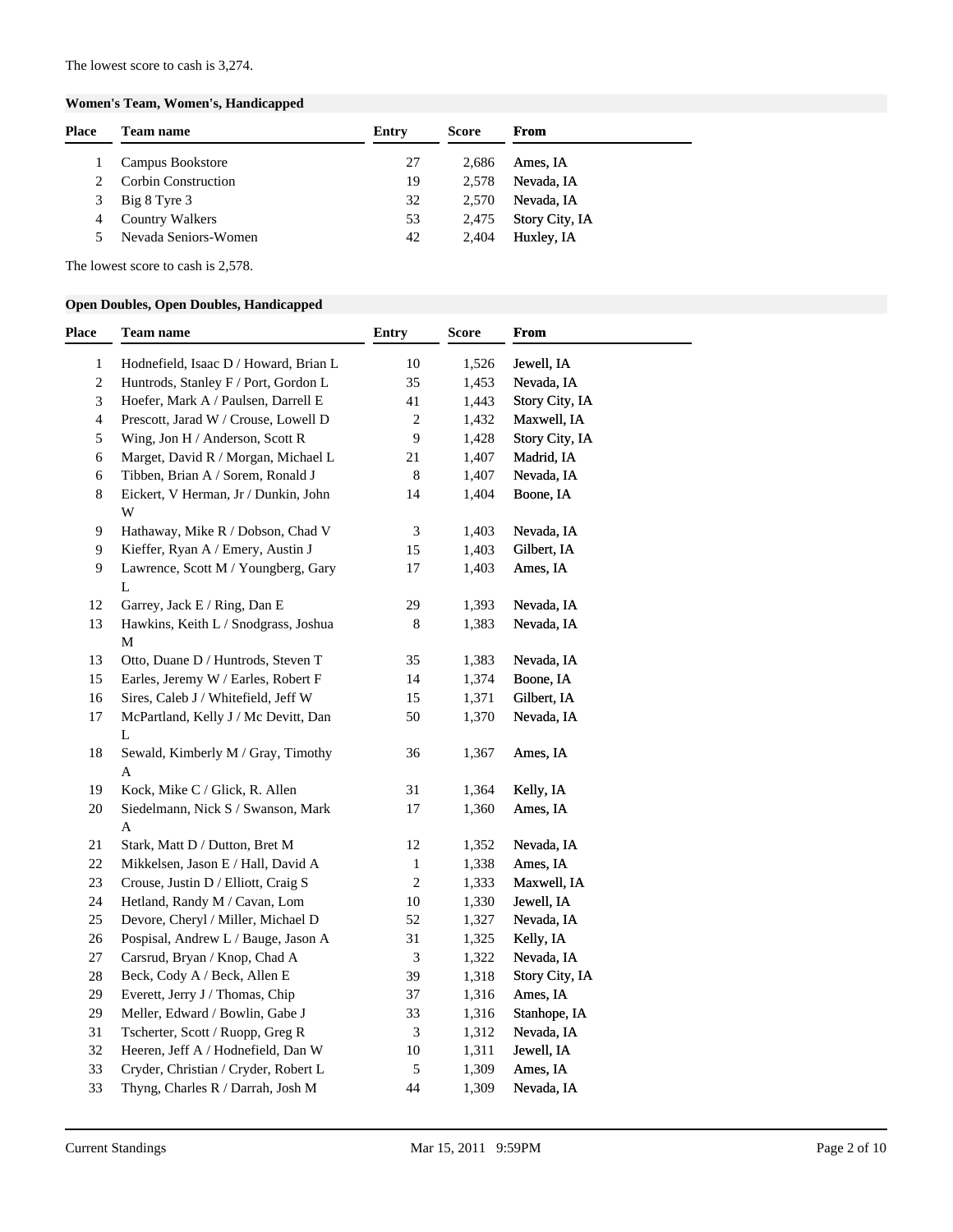| 35 | Busing, Edward E, Jr / Olson, Randy<br>М | 11           | 1,305 | Stratford, IA  |
|----|------------------------------------------|--------------|-------|----------------|
| 36 | Black, Derrick J / Black, Michael L      | 29           | 1,301 | Nevada, IA     |
| 37 | Bern, Kerry E / Newell, Brandon W        | 16           | 1,298 | Bondurant, IA  |
| 38 | Dooley, Michael P / Fjelland, David E    | 21           | 1,297 | Madrid, IA     |
| 39 | Thompson, Justin A / Beck, Jamie J       | 41           | 1,293 | Story City, IA |
| 40 | Sealine, Orien R / Haupt, Verle G        | 34           | 1,291 | Stanhope, IA   |
| 41 | Olson, Chuck M / Youngberg, Kyle R       | 17           | 1,290 | Ames, IA       |
| 42 | Watts, Dwain A / Holm, Kevin L           | 7            | 1,276 | Story City, IA |
| 43 | Kinneer, Bryan W / Canott, Matt D        | $\,1$        | 1,275 | Ames, IA       |
| 44 | Haupt, Linda C / Smith, Connie L         | 34           | 1,274 | Stanhope, IA   |
| 44 | Deppe, Justin T / Sogard, Douglas L      | 23           | 1,274 | Jewell, IA     |
| 46 | Krausman, Brian J / Baker, Jim           | $\mathbf{1}$ | 1,268 | Ames, IA       |
| 47 | Lycke, Mike J / Heintz, Jeremy L         | 12           | 1,262 | Nevada, IA     |
| 48 | Cox, Marshall W / Miller, Michael J      | 15           | 1,261 | Gilbert, IA    |
| 49 | Smith, Jimmy J / Huggins, Lowell W       | 33           | 1,258 | Stanhope, IA   |
| 50 | Krumm, Tom T / Wilcox, Brian W           | $11\,$       | 1,256 | Stratford, IA  |
| 51 | Tjelmeland, Mike R / Shook, Gail A       | $20\,$       | 1,255 | Ames, IA       |
| 52 | Hackett, Rick A / Sewald, Ronald D,      | 36           | 1,249 | Ames, IA       |
|    | Jr                                       |              |       |                |
| 53 | Rice, Dan S / Mueller, Josh E            | 50           | 1,242 | Nevada, IA     |
| 53 | Anderson, David B / Swanson, James       | 9            | 1,242 | Story City, IA |
|    | L                                        |              |       |                |
| 53 | Nerem, Ralph E / Hall, Kent D            | 25           | 1,242 | Story City, IA |
| 56 | Knop, Greg H / Testroet, Dave P          | 28           | 1,223 | Nevada, IA     |
| 57 | Jennings, Lyle L / Flanders, Duane E     | 45           | 1,219 | Huxley, IA     |
| 58 | Ortiz, Alex / Ortiz, Jeff                | 37           | 1,209 | Ames, IA       |
| 59 | Mensing, Dennis D / Robinson,            | 8            | 1,201 | Nevada, IA     |
|    | Randal L                                 |              |       |                |
| 59 | Schoep, Arden J / Mason, Terry W         | 5            | 1,201 | Ames, IA       |
| 61 | Imlay, Ronald E / Sogard, David L        | 23           | 1,200 | Jewell, IA     |
| 62 | Schwartz, Dennis / Wierson, Ryan J       | 35           | 1,187 | Nevada, IA     |
| 63 | Tscherter, Mick F / Krausman, Mark<br>W  | 16           | 1,186 | Bondurant, IA  |
| 64 | Blank, Don D / Lenning, Corey G          | 16           | 1,184 | Bondurant, IA  |
| 65 | Kadolph, Renae L / Kadolph, Tim          | $25\,$       | 1,177 | Story City, IA |
| 66 | Sealine, Ranae / Sealine, Douglas D      | 34           | 1,153 | Stanhope, IA   |
| 66 | Jones, Ashley K / Helgeland, Ryan S      | 52           | 1,153 | Nevada, IA     |
|    |                                          |              |       |                |

The lowest score to cash is 1,383.

### **Women's Doubles, Women's Doubles, Handicapped**

| Place | <b>Team name</b>                         | Entry | <b>Score</b> | From                  |
|-------|------------------------------------------|-------|--------------|-----------------------|
|       | Corbin, Kim M / Corbin, Nancy J          | 19    | 1,355        | Nevada, IA            |
| 2     | Flynn, Jackie M / Black, Joan M          | 32    | 1,329        | Nevada, IA            |
| 3     | Bauge, Shirley J / Unger, Judy           | 42    | 1,306        | Huxley, IA            |
| 4     | Mortvedt, Jo K / Watson, Becky A         | 53    | 1,301        | <b>Story City, IA</b> |
| 5     | Lawson, Candy S / Klonglan, Shirley I    | 32    | 1,251        | Nevada, IA            |
| 6     | Crouse, Jackie A / Jennings, Teri L      | 27    | 1,245        | Ames, IA              |
|       | Haupt, Linda C / Pavey, Margaret L       | 42    | 1,232        | Huxley, IA            |
| 8     | Sewald, Kimberly M / Mcpartland,<br>Cari | 27    | 1.231        | Ames, IA              |
| 9     | Andrew, Judy K / Geer, Patricia L        | 22    | 1.212        | Ames. IA              |
|       |                                          |       |              |                       |

The lowest score to cash is 1,306.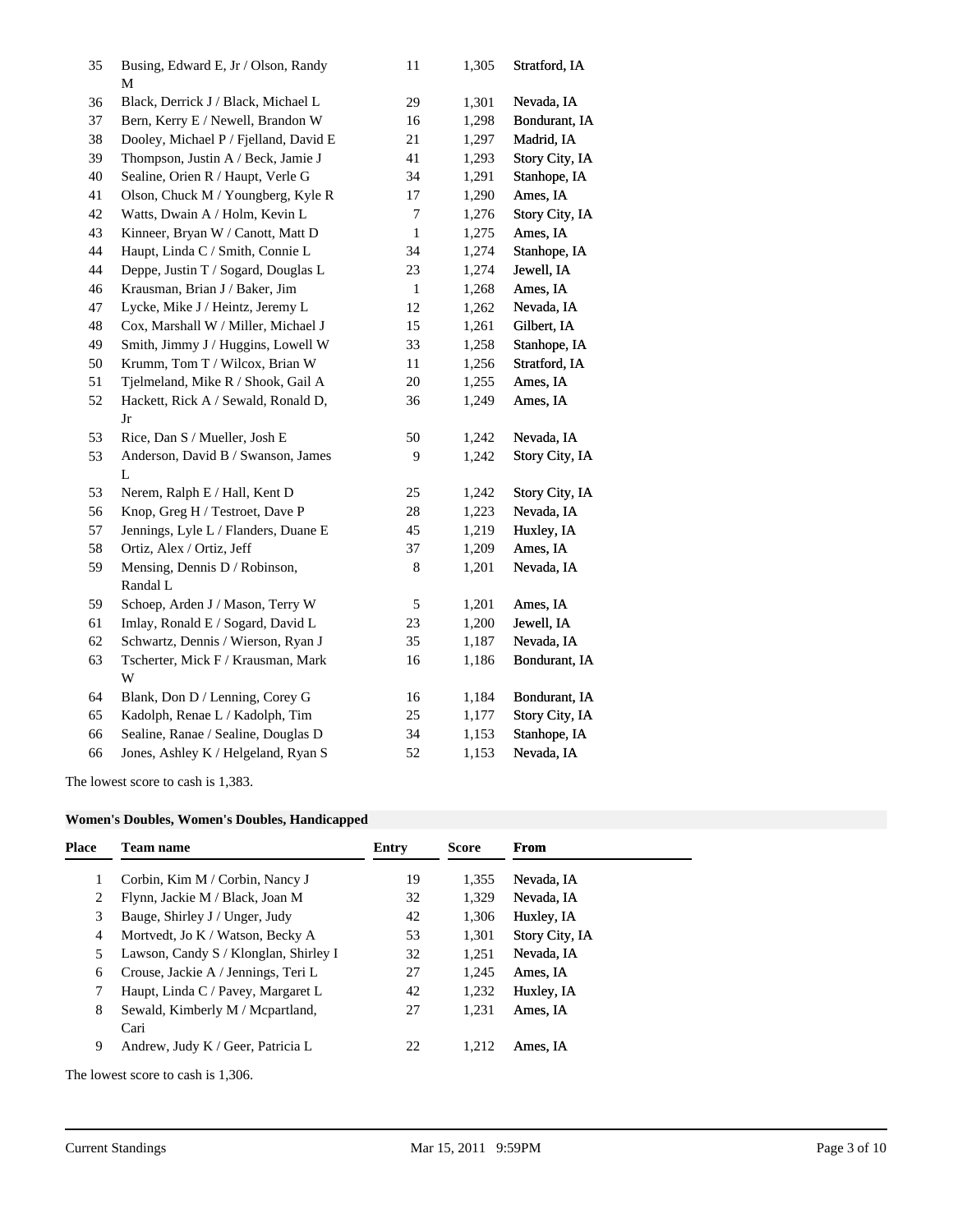#### **Open Singles, Open Singles, Handicapped**

| <b>Place</b> | Team name            | <b>Entry</b>     | <b>Score</b> | From           |  |
|--------------|----------------------|------------------|--------------|----------------|--|
| 1            | Heeren, Jeff A       | 10               | 797          | Jewell, IA     |  |
| $\sqrt{2}$   | Howard, Brian L      | 10               | 795          | Jewell, IA     |  |
| 3            | Siedelmann, Nick S   | 17               | 793          | Ames, IA       |  |
| 4            | Wing, Jon H          | 9                | 760          | Story City, IA |  |
| 5            | Ring, Dan E          | 29               | 758          | Nevada, IA     |  |
| 6            | Carsrud, Bryan       | 3                | 755          | Nevada, IA     |  |
| 7            | Anderson, Scott R    | 9                | 754          | Story City, IA |  |
| 8            | Krausman, Mark W     | 16               | 749          | Bondurant, IA  |  |
| 9            | Olson, Chuck M       | 17               | 735          | Ames, IA       |  |
| 10           | Hodnefield, Dan W    | 10               | 727          | Jewell, IA     |  |
| 10           | Youngberg, Kyle R    | 17               | 727          | Ames, IA       |  |
| 12           | Wierson, Ryan J      | 35               | 721          | Nevada, IA     |  |
| 13           | Helgeland, Ryan S    | 52               | 720          | Nevada, IA     |  |
| 14           | Sires, Caleb J       | 15               | 716          | Gilbert, IA    |  |
| 14           | Tscherter, Scott     | 3                | 716          | Nevada, IA     |  |
| 16           | Darrah, Josh M       | 44               | 715          | Nevada, IA     |  |
| 17           | Morgan, Michael L    | 21               | 711          | Madrid, IA     |  |
| 17           | Paulsen, Darrell E   | 41               | 711          | Story City, IA |  |
| 19           | Mensing, Dennis D    | $\,8$            | 706          | Nevada, IA     |  |
| 20           | Wilcox, Brian W      | 11               | 705          | Stratford, IA  |  |
| 21           | Testroet, Dave P     | $28\,$           | 700          | Nevada, IA     |  |
| $22\,$       | Bern, Kerry E        | 16               | 697          | Bondurant, IA  |  |
| 23           | Tjelmeland, Mike R   | 20               | 688          | Ames, IA       |  |
| 23           | Pospisal, Andrew L   | 31               | 688          | Kelly, IA      |  |
| $25\,$       | Ruopp, Greg R        | 3                | 686          | Nevada, IA     |  |
| $26\,$       | Flanders, Duane E    | 45               | 685          | Huxley, IA     |  |
| 27           | Whitefield, Jeff W   | 15               | 684          | Gilbert, IA    |  |
| 27           | Glick, R. Allen      | 31               | 684          | Kelly, IA      |  |
| 29           | Kieffer, Ryan A      | 15               | 683          | Gilbert, IA    |  |
| 29           | Dobson, Chad V       | 3                | 683          | Nevada, IA     |  |
| 31           | Sogard, David L      | 23               | 682          | Jewell, IA     |  |
| 32           | Tibben, Brian A      | $\,8\,$          | 681          | Nevada, IA     |  |
| 32           | Elliott, Craig S     | $\boldsymbol{2}$ | 681          | Maxwell, IA    |  |
| 32           | Holm, Kevin L        | 7                | 681          | Story City, IA |  |
| 32           | Sorem, Ronald J      | 8                | 681          | Nevada, IA     |  |
| 36           | Beck, Cody A         | 39               | 680          | Story City, IA |  |
| 36           | Prescott, Jarad W    | $\overline{c}$   | 680          | Maxwell, IA    |  |
| 38           | Dutton, Bret M       | 12               | 679          | Nevada, IA     |  |
| 39           | Knop, Chad A         | 3                | 677          | Nevada, IA     |  |
| 40           | Canott, Matt D       | 1                | 676          | Ames, IA       |  |
| 41           | Everett, Jerry J     | 37               | 675          | Ames, IA       |  |
| 41           | Hodnefield, Isaac D  | 10               | 675          | Jewell, IA     |  |
| 43           | Knop, Greg H         | $28\,$           | 673          | Nevada, IA     |  |
| 44           | Kadolph, Renae L     | 25               | 672          | Story City, IA |  |
| 45           | Blank, Don D         | 16               | 671          | Bondurant, IA  |  |
| 46           | Otto, Duane D        | 35               | 670          | Nevada, IA     |  |
| 47           | Mc Devitt, Dan L     | 50               | 669          | Nevada, IA     |  |
| 47           | Busing, Edward E, Jr | 11               | 669          | Stratford, IA  |  |
| 49           | Haupt, Linda C       | 34               | 668          | Stanhope, IA   |  |
| 50           | Meller, Edward       | 33               | 667          | Stanhope, IA   |  |
| 51           | Watts, Dwain A       | 7                | 666          | Story City, IA |  |
| 52           | Stark, Matt D        | 12               | 665          | Nevada, IA     |  |
|              |                      |                  |              |                |  |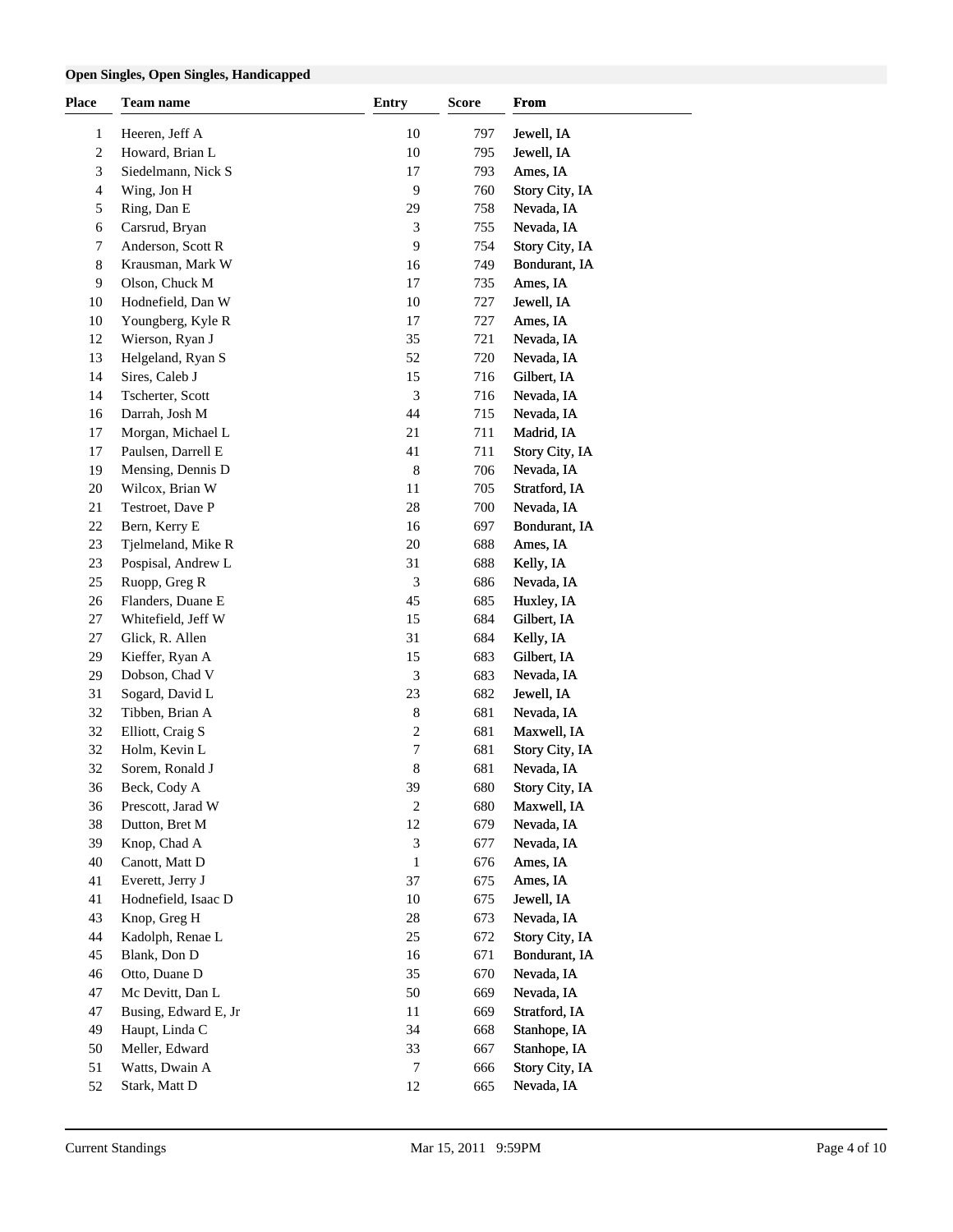| 53     | Heintz, Jeremy L      | 12               | 664 | Nevada, IA     |
|--------|-----------------------|------------------|-----|----------------|
| 54     | Ortiz, Alex           | 37               | 663 | Ames, IA       |
| 55     | Huntrods, Steven T    | 35               | 662 | Nevada, IA     |
| 56     | Hetland, Randy M      | $10\,$           | 661 | Jewell, IA     |
| 56     | Huggins, Lowell W     | 33               | 661 | Stanhope, IA   |
| 58     | Mueller, Josh E       | 50               | 660 | Nevada, IA     |
| 59     | Black, Michael L      | 29               | 659 | Nevada, IA     |
| 59     | Jones, Ashley K       | 52               | 659 | Nevada, IA     |
| 59     | Huntrods, Stanley F   | 35               | 659 | Nevada, IA     |
| 62     | Devore, Cheryl        | 52               | 658 | Nevada, IA     |
| 62     | Earles, Jeremy W      | 14               | 658 | Boone, IA      |
| 64     | Hall, David A         | $\mathbf{1}$     | 657 | Ames, IA       |
| 65     | Emery, Austin J       | 15               | 656 | Gilbert, IA    |
| 65     | Mason, Terry W        | $\sqrt{5}$       | 656 | Ames, IA       |
| 67     | Crouse, Lowell D      | 2                | 651 | Maxwell, IA    |
| 67     | Sewald, Ronald D, Jr  | 36               | 651 | Ames, IA       |
| 69     | Robinson, Randal L    | $\,$ 8 $\,$      | 647 | Nevada, IA     |
| 70     | Hathaway, Mike R      | 3                | 646 | Nevada, IA     |
| 71     | Swanson, James L      | 9                | 644 | Story City, IA |
| $72\,$ | Deppe, Justin T       | 23               | 642 | Jewell, IA     |
| 73     | Crouse, Justin D      | $\boldsymbol{2}$ | 641 | Maxwell, IA    |
| 73     | Beck, Allen E         | 39               | 641 | Story City, IA |
| 75     | McPartland, Kelly J   | 50               | 640 | Nevada, IA     |
| 76     | Youngberg, Gary L     | $17\,$           | 635 | Ames, IA       |
| 76     | Eickert, V Herman, Jr | 14               | 635 | Boone, IA      |
| 76     | Jennings, Lyle L      | 45               | 635 | Huxley, IA     |
| 79     | Lycke, Mike J         | $12\,$           | 634 | Nevada, IA     |
| 79     | Smith, Connie L       | 34               | 634 | Stanhope, IA   |
| 81     | Marget, David R       | 21               | 633 | Madrid, IA     |
| 81     | Nerem, Ralph E        | $25\,$           | 633 | Story City, IA |
| 83     | Swanson, Mark A       | 17               | 632 | Ames, IA       |
| 84     | Haupt, Verle G        | 34               | 631 | Stanhope, IA   |
| 85     | Miller, Michael D     | 52               | 626 | Nevada, IA     |
| 85     | Thomas, Chip          | 37               | 626 | Ames, IA       |
| 85     | Hackett, Rick A       | 36               | 626 | Ames, IA       |
| $88\,$ | Fjelland, David E     | 21               | 622 | Madrid, IA     |
| 88     | Sealine, Ranae        | 34               | 622 | Stanhope, IA   |
| $90\,$ | Krausman, Brian J     | $\mathbf{I}$     | 621 | Ames, IA       |
| 91     | Kinneer, Bryan W      | $\mathbf{1}$     | 619 | Ames, IA       |
| 91     | Hawkins, Keith L      | $\,8\,$          | 619 | Nevada, IA     |
| 93     | Port, Gordon L        | 35               | 618 | Nevada, IA     |
| 93     | Dunkin, John W        | 14               | 618 | Boone, IA      |
| 95     | Thyng, Charles R      | 44               | 617 | Nevada, IA     |
| 96     | Krumm, Tom T          | 11               | 616 | Stratford, IA  |
| 96     | Hoefer, Mark A        | 41               | 616 | Story City, IA |
| 98     | Newell, Brandon W     | 16               | 615 | Bondurant, IA  |
| 98     | Rice, Dan S           | 50               | 615 | Nevada, IA     |
| 100    | Sewald, Kimberly M    | 36               | 614 | Ames, IA       |
| 100    | Schwartz, Dennis      | 35               | 614 | Nevada, IA     |
| 100    | Bauge, Jason A        | 31               | 614 | Kelly, IA      |
| 103    | Bowlin, Gabe J        | 33               | 611 | Stanhope, IA   |
| 104    | Cryder, Christian     | $\mathfrak s$    | 604 | Ames, IA       |
| 105    | Baker, Jim            | $\mathbf{1}$     | 603 | Ames, IA       |
| 105    | Beck, Jamie J         | 41               | 603 | Story City, IA |
| 107    | Snodgrass, Joshua M   | $\,8\,$          | 602 | Nevada, IA     |
| 107    | Cox, Marshall W       | 15               | 602 | Gilbert, IA    |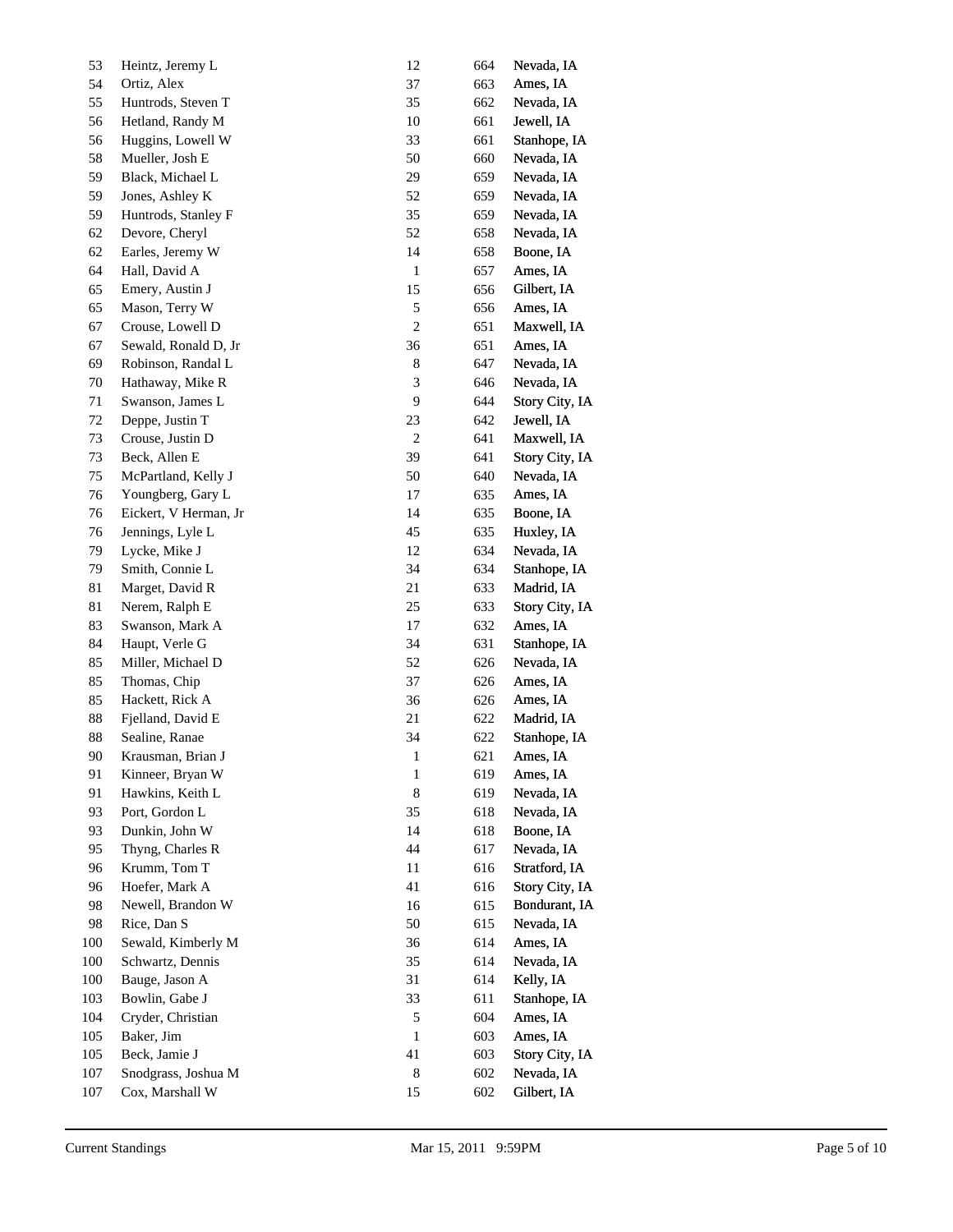| 109 | Hall, Kent D       | 25           | 599 | Story City, IA |
|-----|--------------------|--------------|-----|----------------|
| 109 | Gray, Timothy A    | 36           | 599 | Ames, IA       |
| 111 | Kock, Mike C       | 31           | 598 | Kelly, IA      |
| 112 | Sogard, Douglas L  | 23           | 596 | Jewell, IA     |
| 113 | Miller, Michael J  | 15           | 589 | Gilbert, IA    |
| 114 | Anderson, David B  | 9            | 588 | Story City, IA |
| 115 | Thompson, Justin A | 41           | 587 | Story City, IA |
| 116 | Earles, Robert F   | 14           | 586 | Boone, IA      |
| 117 | Tscherter, Mick F  | 16           | 583 | Bondurant, IA  |
| 118 | Kadolph, Tim       | 25           | 580 | Story City, IA |
| 118 | Cryder, Robert L   | 5            | 580 | Ames, IA       |
| 120 | Garrey, Jack E     | 29           | 579 | Nevada, IA     |
| 121 | Imlay, Ronald E    | 23           | 576 | Jewell, IA     |
| 122 | Olson, Randy M     | 11           | 574 | Stratford, IA  |
| 123 | Sealine, Orien R   | 34           | 568 | Stanhope, IA   |
| 123 | Dooley, Michael P  | 21           | 568 | Madrid, IA     |
| 125 | Schoep, Arden J    | 5            | 559 | Ames, IA       |
| 125 | Smith, Jimmy J     | 33           | 559 | Stanhope, IA   |
| 127 | Ortiz, Jeff        | 37           | 556 | Ames, IA       |
| 128 | Mikkelsen, Jason E | $\mathbf{1}$ | 555 | Ames, IA       |
| 129 | Lawrence, Scott M  | 17           | 554 | Ames, IA       |
| 130 | Lenning, Corey G   | 16           | 549 | Bondurant, IA  |
| 131 | Black, Derrick J   | 29           | 543 | Nevada, IA     |
| 132 | Shook, Gail A      | 20           | 536 | Ames, IA       |
| 133 | Cavan, Lom         | 10           | 519 | Jewell, IA     |
| 134 | Sealine, Douglas D | 34           | 468 | Stanhope, IA   |
|     |                    |              |     |                |

The lowest score to cash is 684.

# **Women's Singles, Women's Singles, Handicapped**

| <b>Place</b> | <b>Team name</b>    | <b>Entry</b> | <b>Score</b> | <b>From</b>    |
|--------------|---------------------|--------------|--------------|----------------|
| 1            | Corbin, Nancy J     | 19           | 701          | Nevada, IA     |
| 2            | Jennings, Teri L    | 27           | 685          | Ames, IA       |
| 3            | Bauge, Shirley J    | 42           | 670          | Huxley, IA     |
| 4            | Klonglan, Shirley I | 32           | 667          | Nevada, IA     |
| 5            | Unger, Judy         | 42           | 666          | Huxley, IA     |
| 6            | Watson, Becky A     | 53           | 661          | Story City, IA |
| 7            | Geer, Patricia L    | 22           | 635          | Ames, IA       |
| 8            | Mepartland, Cari    | 27           | 627          | Ames, IA       |
| 9            | Haupt, Linda C      | 42           | 620          | Huxley, IA     |
| 10           | Corbin, Kim M       | 19           | 610          | Nevada, IA     |
| 11           | Black, Joan M       | 32           | 601          | Nevada, IA     |
| 12           | Sewald, Kimberly M  | 27           | 594          | Ames, IA       |
| 13           | Andrew, Judy K      | 22           | 584          | Ames, IA       |
| 14           | Mortvedt, Jo K      | 53           | 582          | Story City, IA |
| 15           | Crouse, Jackie A    | 27           | 580          | Ames, IA       |
| 16           | Lawson, Candy S     | 32           | 573          | Nevada, IA     |
| 17           | Flynn, Jackie M     | 32           | 572          | Nevada, IA     |
| 18           | Pavey, Margaret L   | 42           | 561          | Huxley, IA     |

The lowest score to cash is 661.

| <b>Place</b> | <b>CONTRACTOR</b><br>Team name | <b>Entry</b> | Score | From |
|--------------|--------------------------------|--------------|-------|------|
|              |                                |              |       |      |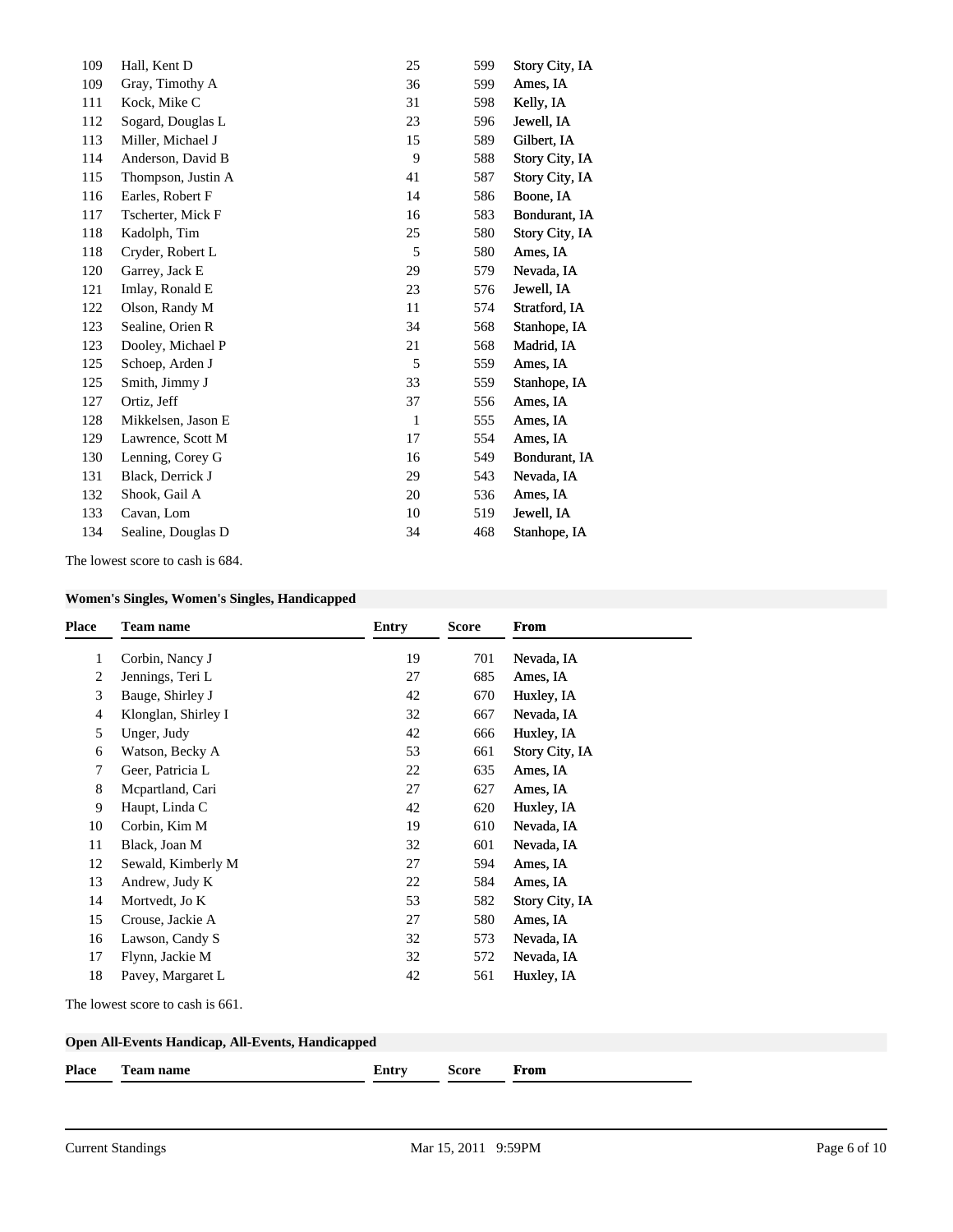| 1              | Howard, Brian L      | 10                          | 2,289 | Jewell, IA     |
|----------------|----------------------|-----------------------------|-------|----------------|
| 2              | Anderson, Scott R    | $\overline{9}$              | 2,180 | Story City, IA |
| 3              | Paulsen, Darrell E   | $41\,$                      | 2,163 | Story City, IA |
| $\overline{4}$ | Elliott, Craig S     | 29                          | 2,142 | Nevada, IA     |
| 5              | Pospisal, Andrew L   | 31                          | 2,115 | Kelly, IA      |
| 6              | Sorem, Ronald J      | $\,$ 8 $\,$                 | 2,111 | Nevada, IA     |
| 7              | Huntrods, Stanley F  | 35                          | 2,093 | Nevada, IA     |
| 7              | Sires, Caleb J       | 15                          | 2,093 | Gilbert, IA    |
| 9              | Marget, David R      | $21\,$                      | 2,085 | Madrid, IA     |
| 9              | Heeren, Jeff A       | 10                          | 2,085 | Jewell, IA     |
| 11             | Carsrud, Bryan       | $\sqrt{3}$                  | 2,083 | Nevada, IA     |
| 12             | Prescott, Jarad W    | $\sqrt{2}$                  | 2,079 | Maxwell, IA    |
| 13             | Helgeland, Ryan S    | 52                          | 2,077 | Nevada, IA     |
| 14             | Hodnefield, Dan W    | $10\,$                      | 2,072 | Jewell, IA     |
| 15             | Newell, Brandon W    | 16                          | 2,071 | Bondurant, IA  |
| 16             | Wing, Jon H          | $\overline{9}$              | 2,052 | Story City, IA |
| 17             | Deppe, Justin T      | $23\,$                      | 2,046 | Jewell, IA     |
| 18             | Beck, Cody A         | 39                          | 2,043 | Story City, IA |
| 19             | Bern, Kerry E        | 16                          | 2,029 | Bondurant, IA  |
| 20             | Morgan, Michael L    | $21\,$                      | 2,024 | Madrid, IA     |
| 21             | Otto, Duane D        | 35                          | 2,023 | Nevada, IA     |
| 22             | Thompson, Justin A   | 41                          | 2,022 | Story City, IA |
| 23             | Whitefield, Jeff W   | 15                          | 2,021 | Gilbert, IA    |
| 23             | Glick, R. Allen      | 31                          | 2,021 | Kelly, IA      |
| 25             | Hetland, Randy M     | $10\,$                      | 2,018 | Jewell, IA     |
| 26             | Dobson, Chad V       | 12                          | 2,016 | Nevada, IA     |
| 27             | Crouse, Lowell D     | $\sqrt{2}$                  | 2,003 | Maxwell, IA    |
| 28             | Olson, Chuck M       | $17\,$                      | 1,994 | Ames, IA       |
| 29             | Haupt, Verle G       | 34                          | 1,992 | Stanhope, IA   |
| 30             | Bowlin, Gabe J       | 33                          | 1,987 | Stanhope, IA   |
| 31             | Black, Michael L     | 29                          | 1,984 | Nevada, IA     |
| 32             | Dutton, Bret M       | 12                          | 1,980 | Nevada, IA     |
| 33             | Huntrods, Steven T   | 35                          | 1,978 | Nevada, IA     |
| 34             | Heintz, Jeremy L     | 12                          | 1,976 | Nevada, IA     |
| 35             | Mc Devitt, Dan L     | 50                          | 1,975 | Nevada, IA     |
| 36             | Hathaway, Mike R     | $\ensuremath{\mathfrak{Z}}$ | 1,973 | Nevada, IA     |
| 37             | Wilcox, Brian W      | $11\,$                      | 1,971 | Stratford, IA  |
| 38             | Dunkin, John W       | 14                          | 1,970 | Boone, IA      |
| 39             | Sogard, David L      | 23                          | 1,967 | Jewell, IA     |
| 40             | Earles, Robert F     | 14                          | 1,965 | Boone, IA      |
| 41             | Tscherter, Scott     | $\ensuremath{\mathfrak{Z}}$ | 1,959 | Nevada, IA     |
| 41             | Krausman, Mark W     | 16                          | 1,959 | Bondurant, IA  |
| 43             | Tjelmeland, Mike R   | 20                          | 1,957 | Ames, IA       |
| 44             | Snodgrass, Joshua M  | $\,8\,$                     | 1,945 | Nevada, IA     |
| 45             | Stark, Matt D        | 12                          | 1,943 | Nevada, IA     |
| 46             | Gray, Timothy A      | 36                          | 1,942 | Ames, IA       |
| 47             | Hawkins, Keith L     | $\,8\,$                     | 1,935 | Nevada, IA     |
| 47             | Busing, Edward E, Jr | 11                          | 1,935 | Stratford, IA  |
| 49             | Meller, Edward       | 33                          | 1,934 | Stanhope, IA   |
| 50             | Cryder, Christian    | $\sqrt{5}$                  | 1,933 | Ames, IA       |
| 51             | Crouse, Justin D     | $\boldsymbol{2}$            | 1,931 | Maxwell, IA    |
| 52             | Ruopp, Greg R        | $\mathfrak 3$               | 1,930 | Nevada, IA     |
| 53             | Watts, Dwain A       | 7                           | 1,929 | Story City, IA |
| 54             | Tibben, Brian A      | $\,8\,$                     | 1,923 | Nevada, IA     |
| 55             | Haupt, Linda C       | 34                          | 1,918 | Stanhope, IA   |
| 56             | Lawrence, Scott M    | 17                          | 1,912 | Ames, IA       |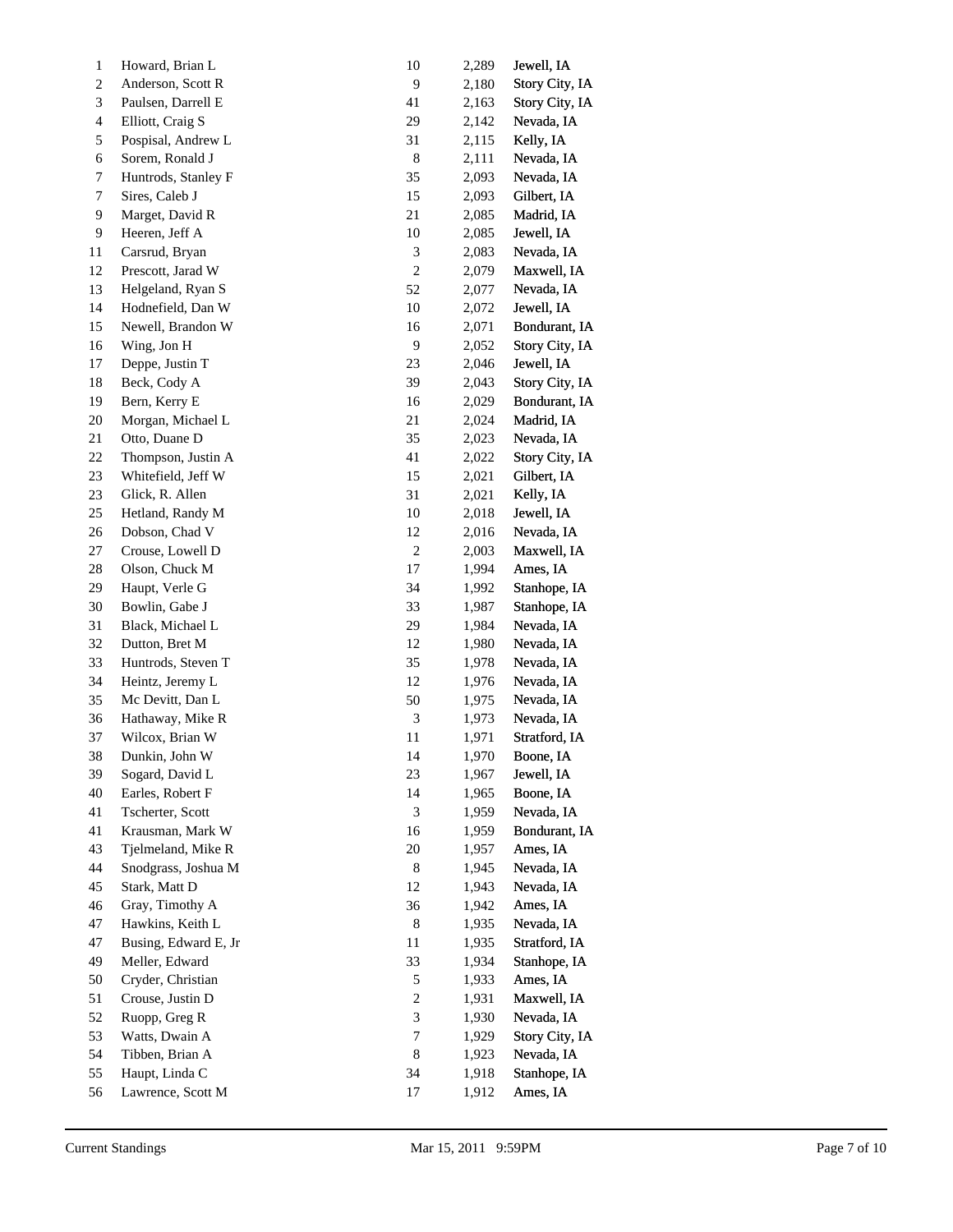| 56     | Tscherter, Mick F     | 16                          | 1,912 | Bondurant, IA  |
|--------|-----------------------|-----------------------------|-------|----------------|
| 58     | Devore, Cheryl        | 52                          | 1,911 | Nevada, IA     |
| 59     | Kieffer, Ryan A       | 15                          | 1,909 | Gilbert, IA    |
| 60     | Wierson, Ryan J       | 35                          | 1,908 | Nevada, IA     |
| 61     | Cox, Marshall W       | 15                          | 1,905 | Gilbert, IA    |
| 62     | Blank, Don D          | 16                          | 1,903 | Bondurant, IA  |
| 63     | Jennings, Lyle L      | 45                          | 1,902 | Huxley, IA     |
| 63     | Mensing, Dennis D     | $\,$ 8 $\,$                 | 1,902 | Nevada, IA     |
| 65     | Flanders, Duane E     | 45                          | 1,900 | Huxley, IA     |
| 66     | Nerem, Ralph E        | 25                          | 1,895 | Story City, IA |
| 67     | Huggins, Lowell W     | 33                          | 1,894 | Stanhope, IA   |
| 68     | Earles, Jeremy W      | 14                          | 1,893 | Boone, IA      |
| 69     | Eickert, V Herman, Jr | 14                          | 1,891 | Boone, IA      |
| 70     | Swanson, James L      | 9                           | 1,889 | Story City, IA |
| 71     | Baker, Jim            | $\mathbf{1}$                | 1,884 | Ames, IA       |
| $72\,$ | Emery, Austin J       | 15                          | 1,882 | Gilbert, IA    |
| 73     | Anderson, David B     | $\overline{9}$              | 1,881 | Story City, IA |
| 74     | Sealine, Ranae        | 34                          | 1,874 | Stanhope, IA   |
| 74     | Thyng, Charles R      | 44                          | 1,874 | Nevada, IA     |
| 76     | Sewald, Ronald D, Jr  | 36                          | 1,873 | Ames, IA       |
| 77     | Beck, Jamie J         | 41                          | 1,870 | Story City, IA |
| 78     | Knop, Chad A          | $\ensuremath{\mathfrak{Z}}$ | 1,869 | Nevada, IA     |
| 79     | Hoefer, Mark A        | 41                          | 1,863 | Story City, IA |
| 80     | Beck, Allen E         | 39                          | 1,860 | Story City, IA |
| 81     | Kock, Mike C          | 31                          | 1,858 | Kelly, IA      |
| 82     | Mason, Terry W        | $\mathfrak s$               | 1,856 | Ames, IA       |
| 82     | Hackett, Rick A       | 36                          | 1,856 | Ames, IA       |
| 84     | Port, Gordon L        | 35                          | 1,853 | Nevada, IA     |
| 85     | Miller, Michael D     | 52                          | 1,843 | Nevada, IA     |
| 86     | Krumm, Tom T          | 11                          | 1,834 | Stratford, IA  |
| $87\,$ | Lycke, Mike J         | 12                          | 1,833 | Nevada, IA     |
| $88\,$ | Olson, Randy M        | 11                          | 1,827 | Stratford, IA  |
| 89     | Hall, Kent D          | 25                          | 1,826 | Story City, IA |
| 90     | Kadolph, Tim          | 25                          | 1,817 | Story City, IA |
| 90     | Jones, Ashley K       | 52                          | 1,817 | Nevada, IA     |
| 92     | Bauge, Jason A        | 31                          | 1,808 | Kelly, IA      |
| 92     | Dooley, Michael P     | 21                          | 1,808 | Madrid, IA     |
| 94     | Sogard, Douglas L     | 23                          | 1,802 | Jewell, IA     |
| 95     | Smith, Jimmy J        | 33                          | 1,799 | Stanhope, IA   |
| 96     | Black, Derrick J      | 29                          | 1,798 | Nevada, IA     |
| 97     | Kinneer, Bryan W      | 1                           | 1,794 | Ames, IA       |
| 98     | Cavan, Lom            | 10                          | 1,793 | Jewell, IA     |
| 99     | Krausman, Brian J     | 1                           | 1,790 | Ames, IA       |
| 99     | Fjelland, David E     | 21                          | 1,790 | Madrid, IA     |
| 99     | Schwartz, Dennis      | 35                          | 1,790 | Nevada, IA     |
| 102    | Imlay, Ronald E       | 23                          | 1,784 | Jewell, IA     |
| 103    | Robinson, Randal L    | $\,8$                       | 1,776 | Nevada, IA     |
| 104    | McPartland, Kelly J   | 50                          | 1,775 | Nevada, IA     |
| 105    | Miller, Michael J     | 15                          | 1,771 | Gilbert, IA    |
| 106    | Sealine, Orien R      | 33                          | 1,757 | Stanhope, IA   |
| 107    | Schoep, Arden J       | 5                           | 1,754 | Ames, IA       |
| 108    | Cryder, Robert L      | 5                           | 1,746 | Ames, IA       |
| 109    | Mikkelsen, Jason E    | 1                           | 1,699 | Ames, IA       |
| 110    | Shook, Gail A         | 20                          | 1,656 | Ames, IA       |
| 111    | Sealine, Douglas D    | 34                          | 1,649 | Stanhope, IA   |
| 112    | Lenning, Corey G      | 16                          | 1,131 | Bondurant, IA  |
|        |                       |                             |       |                |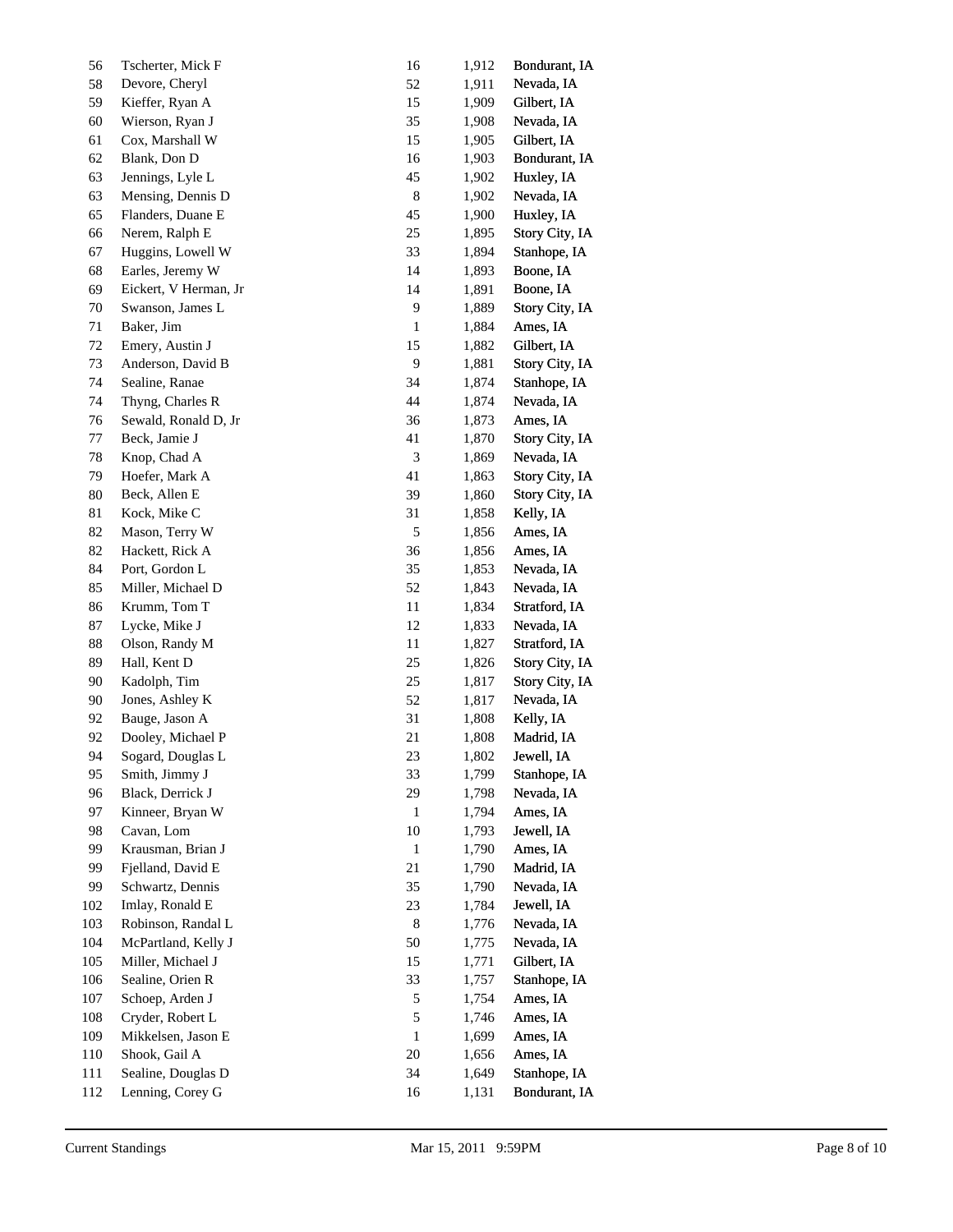The lowest score to cash is 2,083.

|  | Open All-Events Scratch, Open All-Events Scratch, Scratch |
|--|-----------------------------------------------------------|
|--|-----------------------------------------------------------|

| <b>Place</b>   | <b>Team name</b>    | <b>Entry</b>   | <b>Score</b> | From           |
|----------------|---------------------|----------------|--------------|----------------|
| 1              | Thomas, Chip        | 37             | 2,107        | Ames, IA       |
| 2              | Prescott, Jarad W   | $\overline{c}$ | 2,073        | Maxwell, IA    |
| 3              | Marget, David R     | 21             | 2,049        | Madrid, IA     |
| $\overline{4}$ | Pospisal, Andrew L  | 31             | 2,043        | Kelly, IA      |
| 5              | Morgan, Michael L   | $21\,$         | 2,003        | Madrid, IA     |
| 6              | Glick, R. Allen     | 31             | 2,000        | Kelly, IA      |
| 6              | Darrah, Josh M      | 44             | 2,000        | Nevada, IA     |
| 8              | Youngberg, Kyle R   | 17             | 1,989        | Ames, IA       |
| $\overline{9}$ | Dobson, Chad V      | 12             | 1,980        | Nevada, IA     |
| 10             | Crouse, Lowell D    | $\sqrt{2}$     | 1,976        | Maxwell, IA    |
| 11             | Carsrud, Bryan      | 3              | 1,975        | Nevada, IA     |
| 12             | Siedelmann, Nick S  | 17             | 1,963        | Ames, IA       |
| 13             | Canott, Matt D      | 29             | 1,938        | Nevada, IA     |
| 14             | Ruopp, Greg R       | 3              | 1,930        | Nevada, IA     |
| 15             | Ring, Dan E         | 29             | 1,905        | Nevada, IA     |
| 16             | Heintz, Jeremy L    | 12             | 1,898        | Nevada, IA     |
| 17             | Elliott, Craig S    | 29             | 1,878        | Nevada, IA     |
| 18             | Dutton, Bret M      | 12             | 1,872        | Nevada, IA     |
| 19             | Everett, Jerry J    | 37             | 1,864        | Ames, IA       |
| 20             | Kock, Mike C        | 31             | 1,837        | Kelly, IA      |
| 21             | Knop, Chad A        | 3              | 1,827        | Nevada, IA     |
| 22             | Swanson, Mark A     | 17             | 1,790        | Ames, IA       |
| 23             | Bauge, Jason A      | 31             | 1,787        | Kelly, IA      |
| 24             | Flanders, Duane E   | 45             | 1,765        | Huxley, IA     |
| 25             | Garrey, Jack E      | 29             | 1,744        | Nevada, IA     |
| 26             | Holm, Kevin L       | 7              | 1,739        | Story City, IA |
| 27             | Ortiz, Jeff         | 37             | 1,733        | Ames, IA       |
| 28             | Black, Derrick J    | 29             | 1,720        | Nevada, IA     |
| 29             | Ortiz, Alex         | 37             | 1,712        | Ames, IA       |
| 30             | McPartland, Kelly J | 50             | 1,703        | Nevada, IA     |
| 31             | Wierson, Ryan J     | 35             | 1,686        | Nevada, IA     |
| 32             | Sealine, Douglas D  | 34             | 1,637        | Stanhope, IA   |

The lowest score to cash is 2,049.

| <b>Place</b> | <b>Team name</b>    | Entry | <b>Score</b> | From           |
|--------------|---------------------|-------|--------------|----------------|
|              | Jennings, Teri L    | 27    | 2,027        | Ames, IA       |
| 2            | Corbin, Nancy J     | 19    | 1,987        | Nevada, IA     |
| 3            | Klonglan, Shirley I | 32    | 1,976        | Nevada, IA     |
| 4            | Bauge, Shirley J    | 42    | 1,964        | Huxley, IA     |
| 5            | Corbin, Kim M       | 19    | 1.944        | Nevada, IA     |
| 6            | Watson, Becky A     | 53    | 1,937        | Story City, IA |
| 7            | Mcpartland, Cari    | 27    | 1,928        | Ames, IA       |
| 8            | Unger, Judy         | 42    | 1,907        | Huxley, IA     |
| 9            | Haupt, Linda C      | 42    | 1,906        | Huxley, IA     |
| 10           | Black, Joan M       | 32    | 1,884        | Nevada, IA     |
| 11           | Flynn, Jackie M     | 32    | 1,870        | Nevada, IA     |